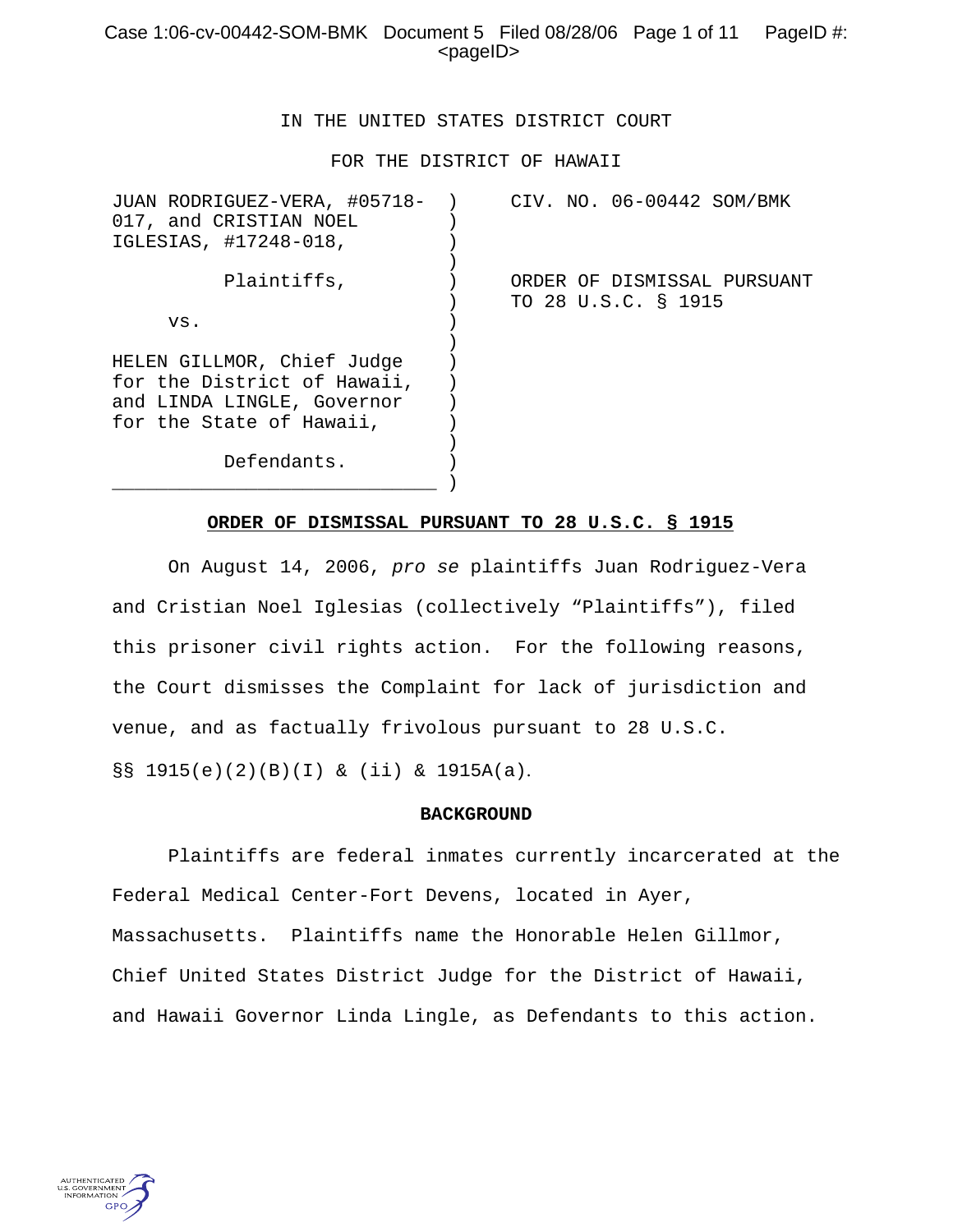Plaintiffs' Complaint states:

Defendants have over stepped their power.

- (A). By sentencing very harsh sentences.
- (B). Not investigating the full facts.
- (C). Cruel & unus[u]al punishment.
- (D). Torture & very brutal beatings while incarcerated, due to the Defendants powers.
- (E). Enormus (sic) pain & suffering while being incarcerated falsely.
- (F). Abusive & torture due to the Defendants Power.

(Compl. ¶ 2.)

Plaintiffs seek release from confinement, \$250,000 in damages from each Defendant, expungement of their criminal records, court costs, termination of Defendants' positions, and apologies.

The court takes judicial notice of the public records and dockets in Plaintiffs' federal criminal convictions, as well as the criminal database in the District of Hawaii. *See United States v. Ritchie*, 342 F.3d 903, 908 (9th Cir. 2003) (stating that courts may "consider certain materials--documents attached to the complaint, documents incorporated by reference in the complaint, or matters of judicial notice--without converting the motion to dismiss into a motion for summary judgment."); Fed. R. Evid. 201(b) (the court may take judicial notice of facts that are capable of accurate and ready determination by resort to sources whose accuracy cannot reasonably be questioned).

Rodriguez-Vera was convicted in the United States District Court for the Northern District of Florida, in Cr. No. 5:03-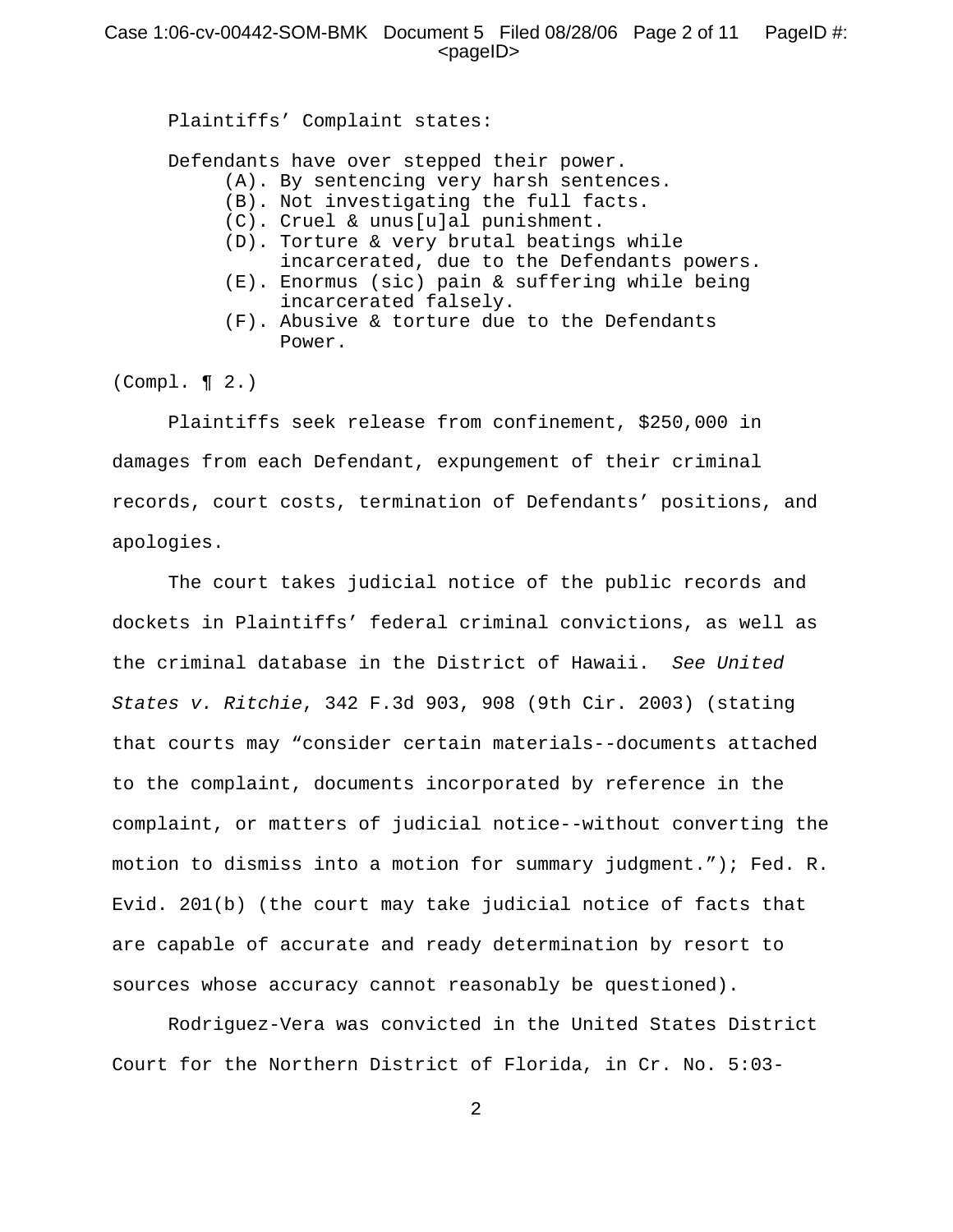### Case 1:06-cv-00442-SOM-BMK Document 5 Filed 08/28/06 Page 3 of 11 PageID #:  $<$ pageID $>$

00049-01 MCR, of Illegal Re-entry into the United States After Deportation for an Aggravated Felony, in violation of 8 U.S.C. § 1326. On March 8, 2004, Rodriguez-Vera was sentenced to fortysix months of incarceration, with a three-year term of supervision.

Iglesias has a more extensive criminal history in the federal courts. On March 25, 1994, Iglesias was sentenced in the United States District Court for the Middle District of Florida, to thirty months of incarceration for one count of Mailing Threatening Communications, in violation of 18 U.S.C. § 876. This sentence was satisfied on May 30, 1996.

On December 20, 1994, Iglesias was sentenced in the United States District Court for the Western District of Oklahoma, to fifty-two months of incarceration for two counts of Mailing Threatening Communications, in violation of 18 U.S.C. § 876. This sentence was satisfied on March 1, 2004.

On April 25, 1997, Iglesias was sentenced in the United States District Court for the Middle District of Florida, to forty-six months of incarceration with thirty-six months supervised release, for one count of Mailing Threatening Communications, in violation of 18 U.S.C. § 876.

Finally, on July 28, 2005, Iglesias was sentenced in the United States District Court for the Southern District of Florida, to 240 months of incarceration with five years of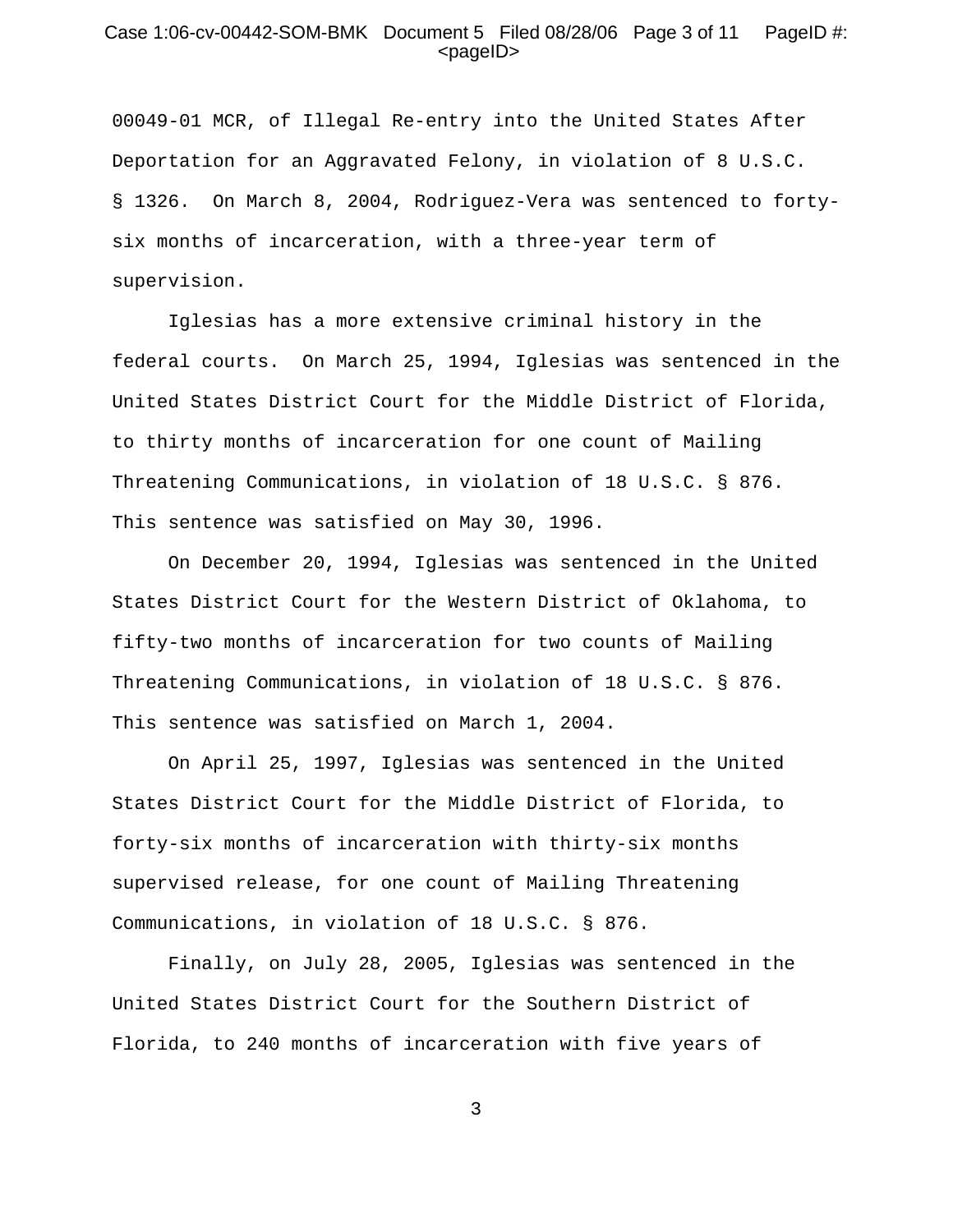### Case  $1.06$ -cv-00442-SOM-BMK Document 5 Filed 08/28/06 Page 4 of  $11$  PageID #:  $<$ pageID $>$

supervised release, for one count of Threatened Use of a Weapon of Mass Destruction, in violation of 18 U.S.C. § 2332a(b).

Neither Plaintiff has ever been arrested, tried, convicted, or sentenced within the United States District Court for the District of Hawaii, nor has either Plaintiff ever appeared before Judge Gillmor in any proceeding or action in this court.

#### **LEGAL STANDARD**

A federal court must conduct a preliminary screening in any case in which a prisoner seeks redress from a governmental entity or officer or employee of a governmental entity. 28 U.S.C. § 1915A(a). In its review, the court must identify any cognizable claims and dismiss any claims that are frivolous, malicious, fail to state a claim upon which relief may be granted, or seek monetary relief from a defendant who is immune from such relief. *Id.*; 28 U.S.C. § 1915A(b)(1), (2).

The court must construe *pro se* pleadings liberally and afford the *pro se* litigant the benefit of any doubt. *Morrison v. Hall*, 261 F.3d 896, 899 n.2 (9th Cir. 2001). "'[A] complaint should not be dismissed for failure to state a claim unless it appears beyond doubt that the plaintiff can prove no set of facts in support of his claim which would entitle him to relief.'" *Terracom v. Valley Nat'l Bank*, 49 F.3d 555, 558 (9th Cir. 1995) (quoting *Conley v. Gibson*, 355 U.S. 41, 45-46 (1957)). "Unless it is absolutely clear that no amendment can cure the defect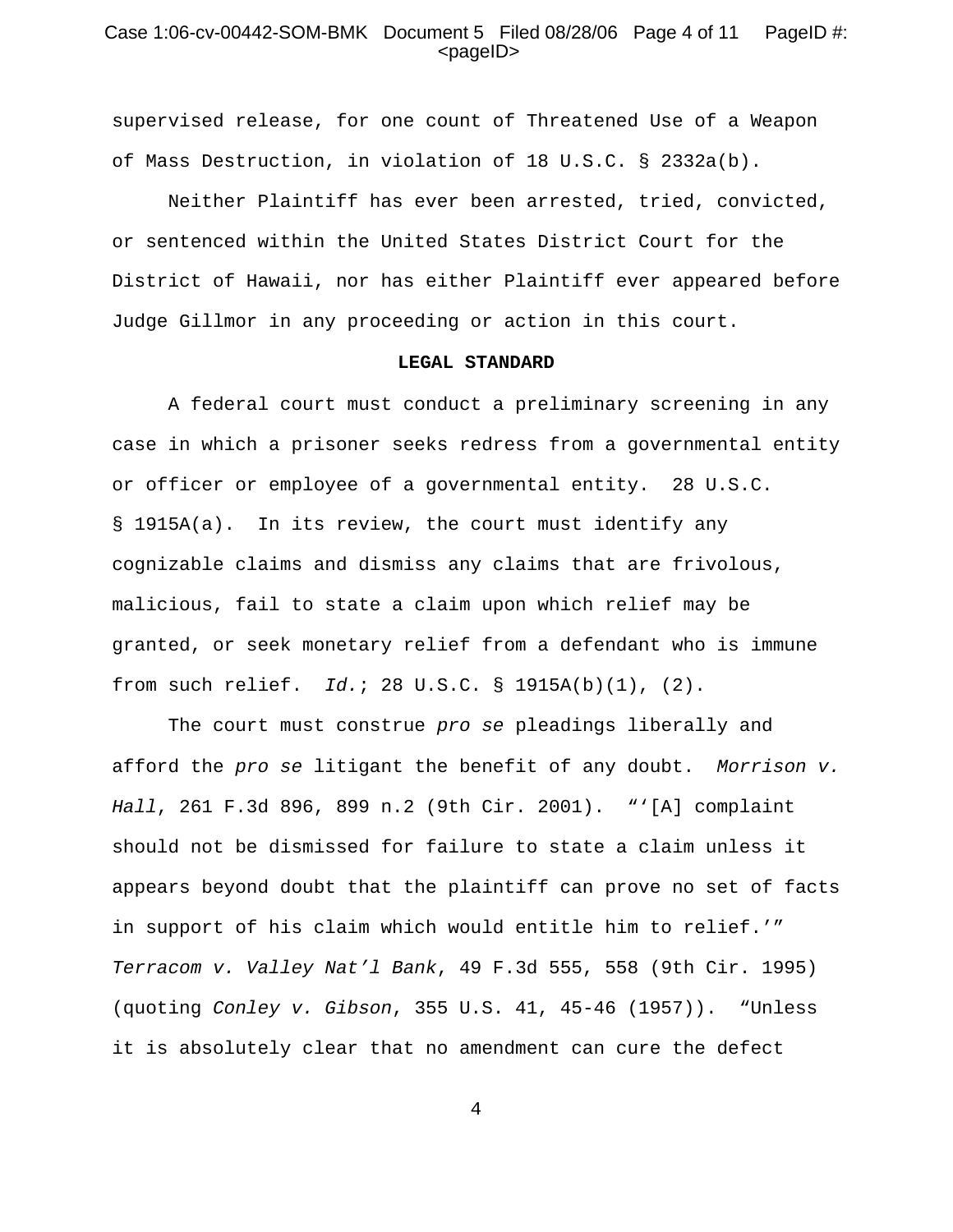## Case  $1.06$ -cv-00442-SOM-BMK Document 5 Filed 08/28/06 Page 5 of  $11$  PageID #:  $<$ pageID $>$

. . . , a *pro se* litigant is entitled to notice of the complaint's deficiencies and an opportunity to amend prior to dismissal of the action." *Lucas v. Dep't of Corr.*, 66 F.3d 245, 248 (9th Cir. 1995); *see also Lopez v. Smith*, 203 F.3d 1122, 1127 (9th Cir. 2000) (*en banc*).

#### **DISCUSSION**

Although Plaintiffs allege jurisdiction solely under 42 U.S.C. § 1983, the court construes the claims against Judge Gillmor as brought pursuant to *Bivens v. Six Unknown Named Agents of Federal Bureau of Narcotics*, 403 U.S. 388 (1971). *Bivens* actions are identical to actions brought pursuant to 42 U.S.C. § 1983 "save for the replacement of a state actor under § 1983 by a federal actor under *Bivens*." *Van Strum v. Lawn*, 940 F.2d 406, 409 (9th Cir. 1991) (borrowing state personal-injury statute of limitation for *Bivens* action).

To state a claim under 42 U.S.C. § 1983, a plaintiff must allege two essential elements: (1) that a right secured by the Constitution or laws of the United States was violated; and (2) that the alleged violation was committed by a person acting under color of law. *West v. Atkins*, 487 U.S. 42, 48 (1988).

There are numerous infirmities in Plaintiffs' Complaint that require dismissal. First, Plaintiffs appear to be challenging their convictions and sentences. They state that Respondents "over stepped their power," failed to fully investigate the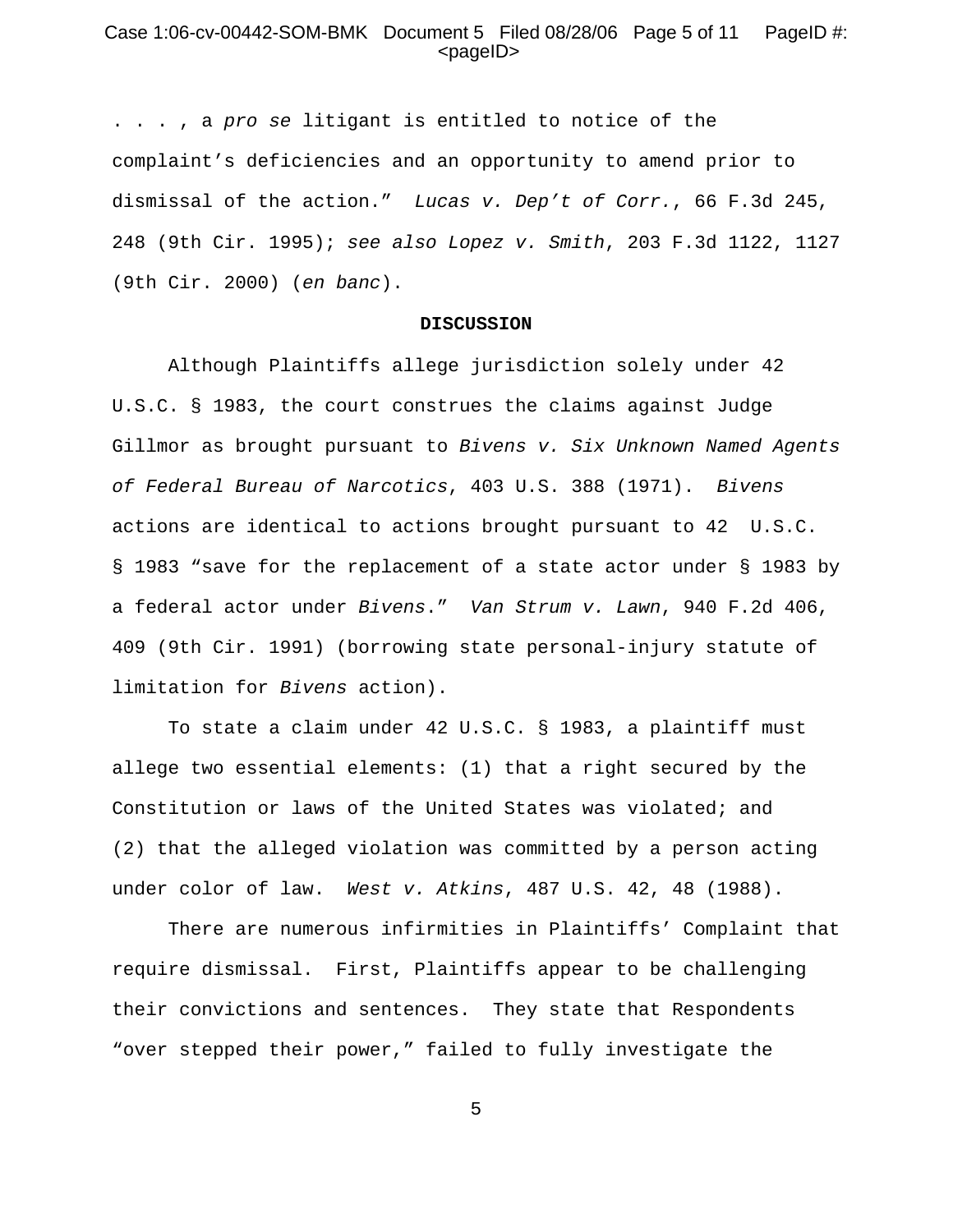## Case 1:06-cv-00442-SOM-BMK Document 5 Filed 08/28/06 Page 6 of 11 PageID #: <pageID>

charges against Plaintiffs, and sentenced Plaintiffs to "very harsh sentences," constituting cruel and unusual punishment. (Compl. 2 ¶ 2.) In their claim for relief, they seek release from confinement, expungement of their criminal records, injunctive relief, as well as monetary damages.

 "[W]hen a [] prisoner is challenging the very fact or duration of his physical imprisonment, and the relief he seeks is a determination that he is entitled to immediate or speedier release from that imprisonment, his sole remedy is a writ of habeas corpus." *Preiser v. Rodriguez*, 411 U.S. 475, 500 (1973).

Moreover, to recover damages for an allegedly unconstitutional conviction or imprisonment, or for other harm caused by actions whose unlawfulness would render a conviction or sentence invalid, a § 1983 plaintiff must prove that the conviction or sentence has been reversed on direct appeal, expunged by executive order, declared invalid by a State tribunal authorized to make such determination, or called into question by a federal court's issuance of a writ of habeas corpus. *Heck v. Humphrey*, 512 U.S. 477, 486-487 (1994). A claim for damages bearing that relationship to a conviction or sentence that has not been so invalidated is not cognizable under § 1983. *Id.* at 487.

When a prisoner seeks damages in a § 1983 suit, the district court must consider whether a judgment in favor of the plaintiff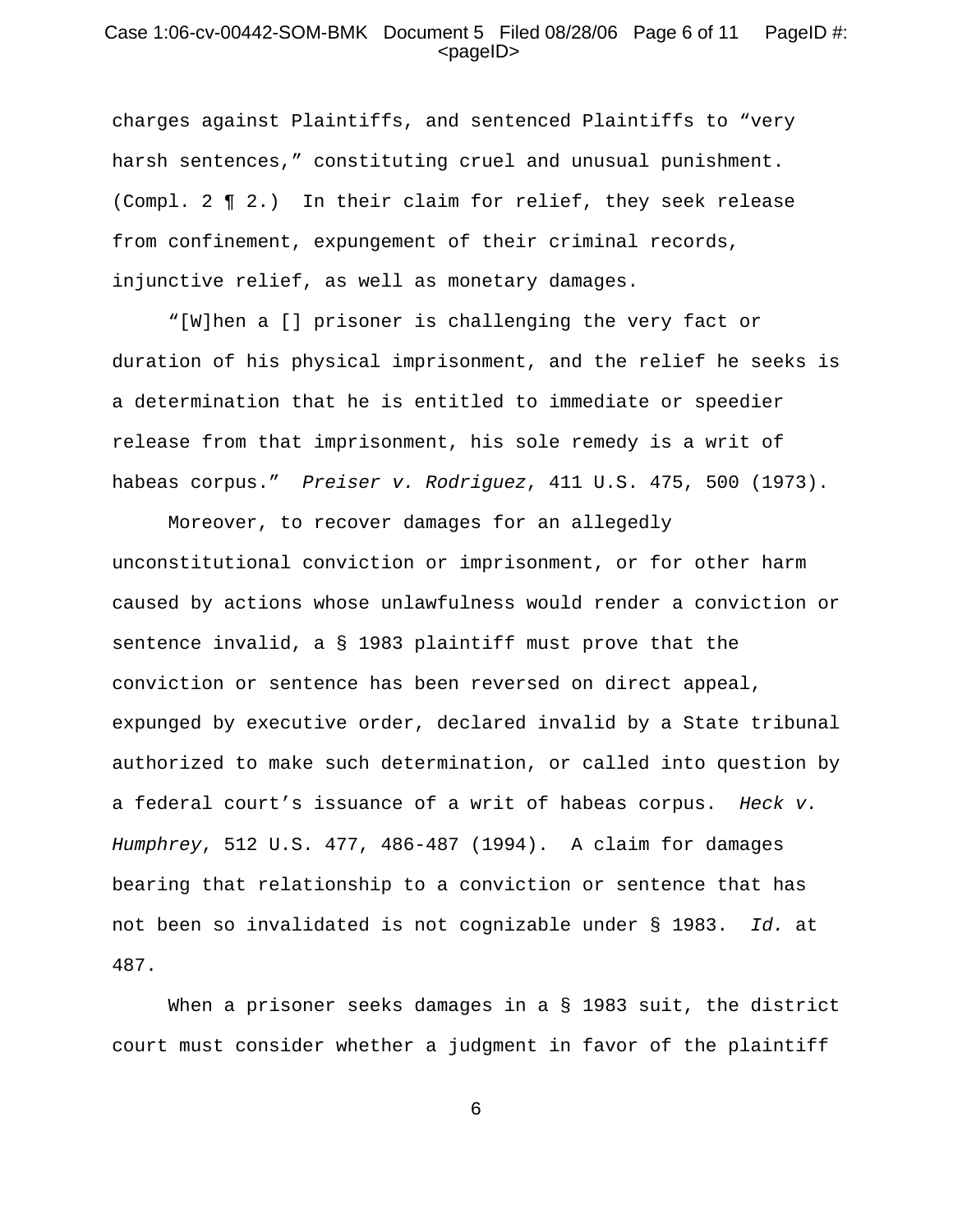## Case 1:06-cv-00442-SOM-BMK Document 5 Filed 08/28/06 Page 7 of 11 PageID #: <pageID>

would necessarily imply the invalidity of his conviction or sentence; if it would, the complaint must be dismissed unless the plaintiff can demonstrate that the conviction or sentence has already been invalidated.1 *Id.* at 487.

Here, a determination in Plaintiffs' favor would necessarily imply the invalidity of their convictions and sentences. It is clear that Plaintiffs are still incarcerated and their convictions have not been overturned or expunged. Accordingly, insofar as their claims challenge their convictions and sentences, and seek immediate or speedier release from confinement, those claims are DISMISSED, without prejudice to refiling such claims in the proper federal district. For Rodriguez-Vera, this would be in the Northern District of Florida. For Iglesias, this would be in either the Middle or Southern Districts of Florida or in the Western District of Oklahoma. Jurisdiction over their § 2255 motions does not, however, lie in Hawaii. *See Braden v. 30th Judicial Circuit*

 $^1$  However, where the complaint alleges claims that sound in habeas and claims that do not, the court should allow the nonhabeas claims to proceed. *See Ybarra v. Reno Thunderbird Mobile Home Village*, 723 F.2d 675, 681-82 (9th Cir. 1982). Plaintiffs claims, that they have suffered "torture & very brutal beatings while incarcerated," and "enormo[u]s pain & suffering while being incarcerated falsely," are clearly conditions of confinement claims, properly brought under § 1983. (Compl. 2.) These claims, therefore, are not subject to dismissal under *Preiser* or *Heck*.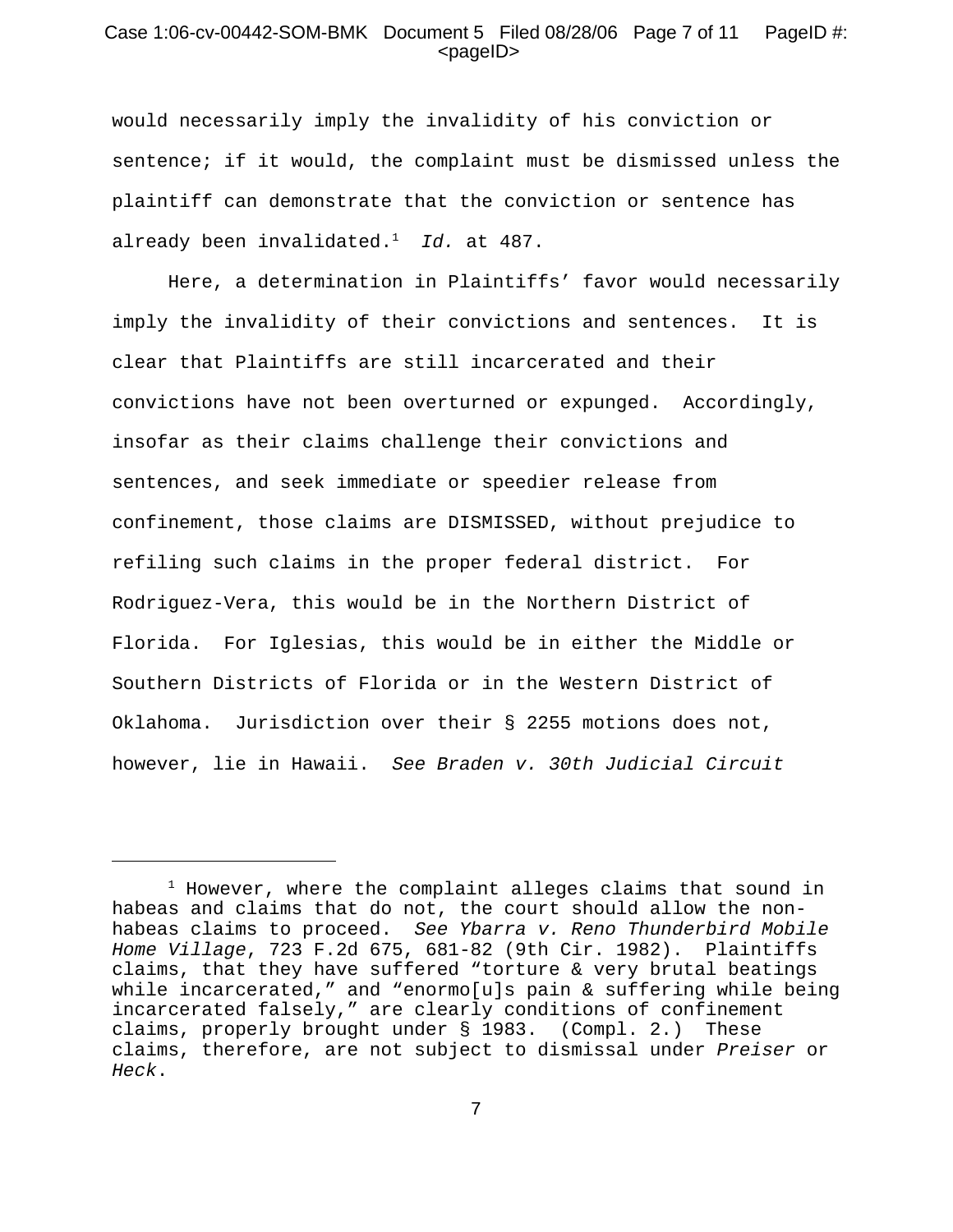### Case 1:06-cv-00442-SOM-BMK Document 5 Filed 08/28/06 Page 8 of 11 PageID #: <pageID>

*Court*, 410 U.S. 484, 495 (1973) (stating that only the sentencing court has jurisdiction to consider a § 2255 motion).

Second, insofar as Plaintiffs allege that they are currently being beaten, tortured, and abused, venue for these claims does not lie in Hawaii. When jurisdiction is not founded solely on diversity, such as in an action brought under 42 U.S.C. § 1983, venue is proper in the district in which: (1) any defendant resides, if all of the defendants reside in the same state; (2) a substantial part of the events or omissions giving rise to the claim occurred, or a substantial part of property that is the subject of the action is situated; or (3) any defendant may be found, if there is no district in which the action may otherwise be brought. 28 U.S.C. § 1391(b); *see also Ziegler v. Indian River County*, 64 F.3d 470 (9th Cir. 1995) (extensive discussion on jurisdiction); *Flanagon v. Shively*, 783 F. Supp. 922, 935-37 (M.D. Penn. 1992). Venue may be raised by the court *sua sponte* when the defendant has not yet filed a responsive pleading and the time for doing so has not run. *Costlow v. Weeks*, 790 F.2d 1486, 1488 (9th Cir. 1986).

Here, although both Defendants reside in Hawaii, as discussed above, it is a factual impossibility for either Judge Gillmor or Governor Lingle to have had any connection to Plaintiffs' allegations of beatings and abuse at their prisons. Even assuming Plaintiffs have been beaten or abused, venue for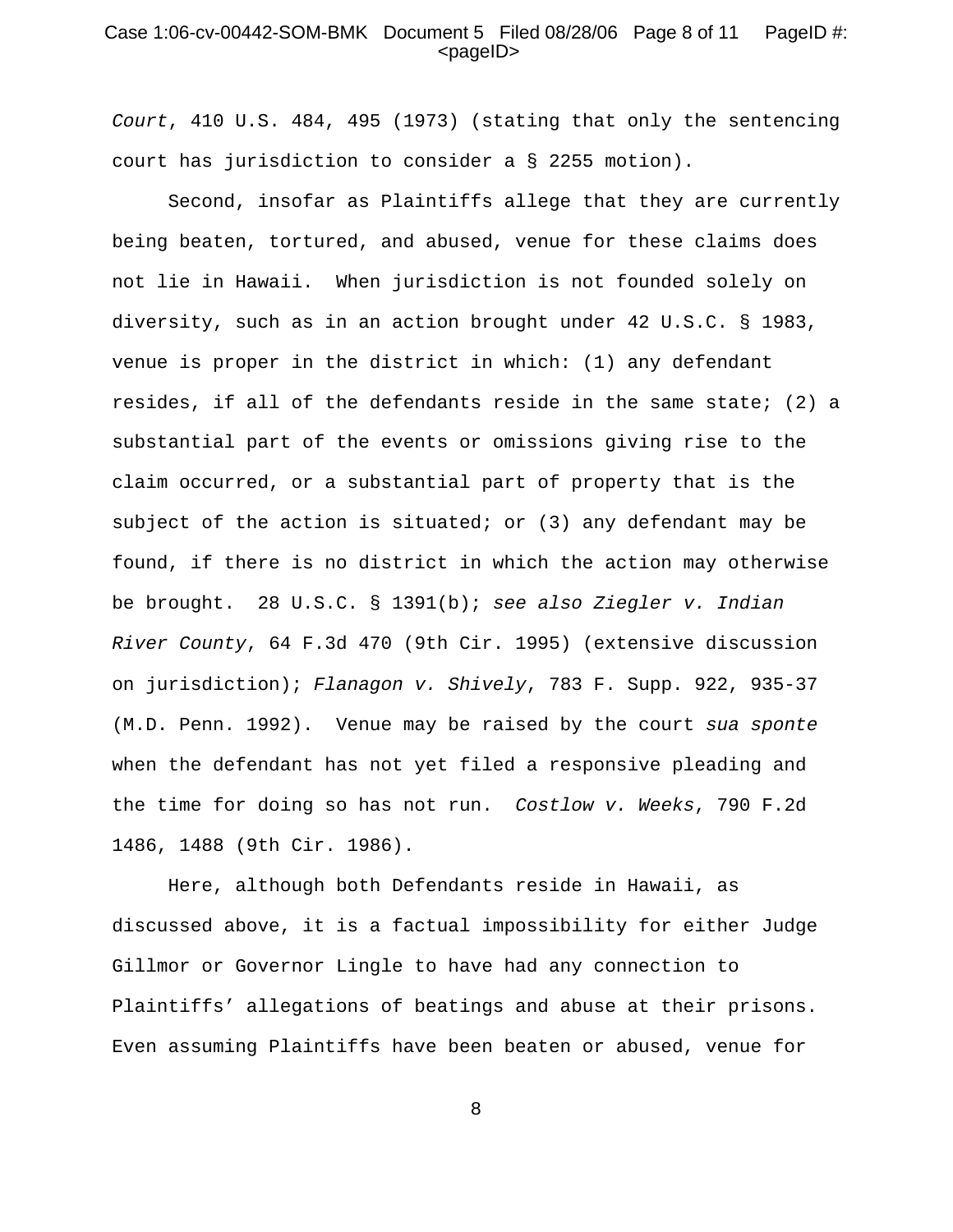### Case 1:06-cv-00442-SOM-BMK Document 5 Filed 08/28/06 Page 9 of 11 PageID #: <pageID>

these claims lies in Massachusetts, where Plaintiffs are incarcerated, and where these alleged constitutional violations took place.

 Once a court determines that venue is improper, it should examine the merits of the plaintiff's action to decide whether the interests of justice require transfer instead of dismissal. *See, e.g.*, *King v. Russell*, 963 F.2d 1301, 1305 (9th Cir. 1992). Transferring a case that would be dismissed does not further the interests of justice. *See Shemonskey v. Office of Thrift Supervision, Dep't of Treasury*, 733 F. Supp. 892, 895 (M.D. Pa. 1990) (suit against federal agency dismissed for failure to exhaust administrative remedies, instead of being transferred for improper venue), *aff'd*, 922 F.2d 833 (3d Cir. 1990); *Safeco Ins. Co. v. Miller*, 591 F. Supp. 590, 597 (D. Md. 1984) (transfer would not serve the "interest of justice" where the case, if transferred, would merely be dismissed in the transferee court); *Froelich v. Petrelli*, 472 F. Supp. 756, 763 (D. Haw. 1979) (not in interest of justice to transfer case to California because case would simply be dismissed under the statute of limitation).

It is not in the interests of justice to transfer this action to the federal district court in Massachusetts. Plaintiffs' claims against Judge Gillmor and Governor Lingle are frivolous and would likely be dismissed. Neither Plaintiff was arrested, tried, convicted, sentenced, or incarcerated in Hawaii.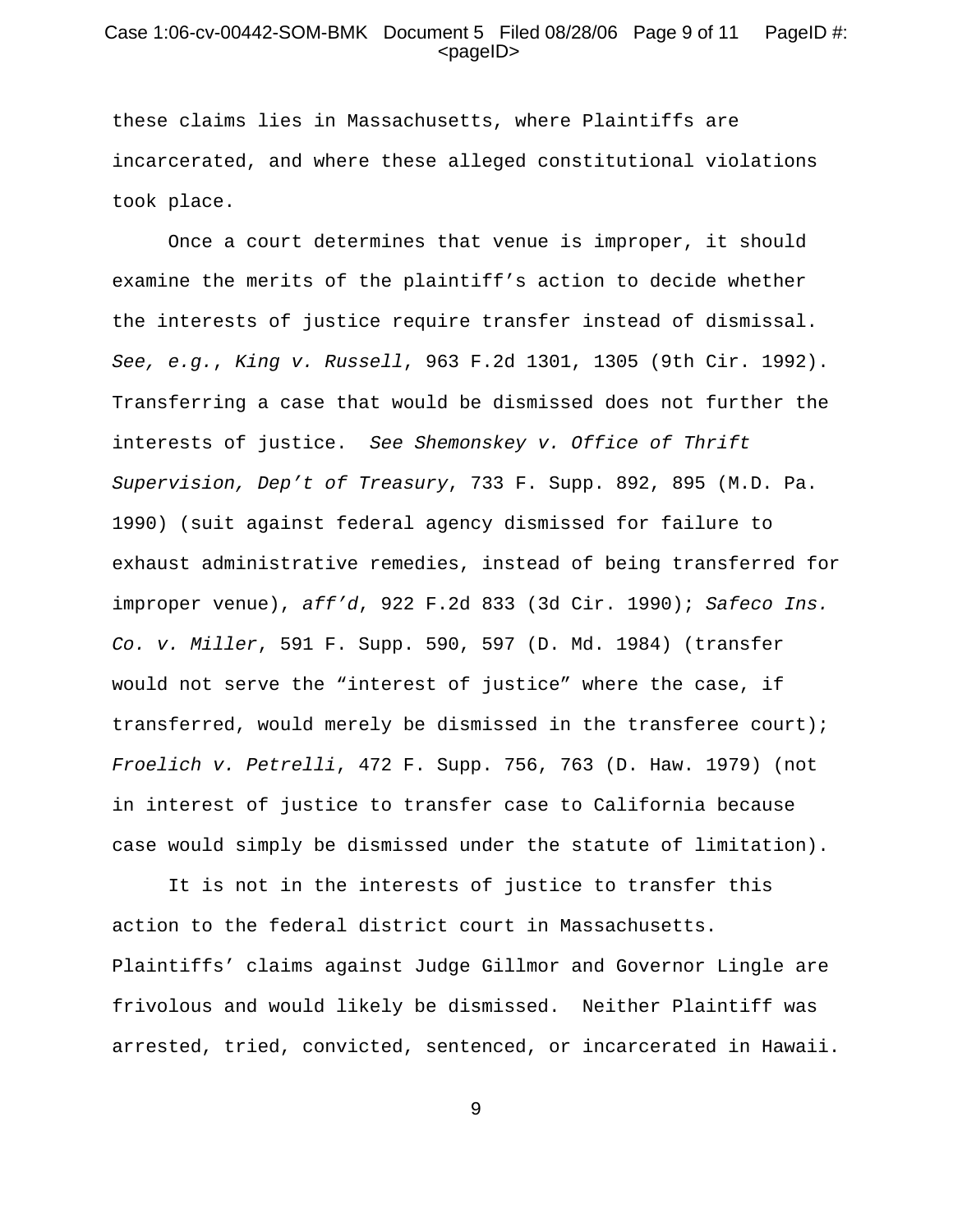### Case 1:06-cv-00442-SOM-BMK Document 5 Filed 08/28/06 Page 10 of 11 PageID #: <pageID>

It is therefore, a factual impossibility for either Judge Gillmor or Governor Lingle to have had any connection to Plaintiffs and their claims. A complaint is frivolous for purposes of § 1915 if it lacks any arguable basis in fact or law. *See Neitzke v. Williams*, 490 U.S. 319, 328-30 (1989). While the facts alleged in a complaint should generally be accepted as true for purposes of entering judgment on the pleadings, clearly baseless factual contentions may dismissed as frivolous under § 1915. *See Denton v. Hernandez*, 504 U.S. 25, 32 (1992).

The Complaint is dismissed in accordance with the directions of this Order. As amendment to this Complaint would be futile, this dismissal is without leave to amend. Plaintiffs may, however, file separate § 2255 motions in the district where they were convicted and sentenced. Plaintiffs may also file another § 1983 action protesting the conditions of their confinement in the United States District Court for the District of Massachusetts.

### **CONCLUSION**

1. This action is DISMISSED pursuant to 28 U.S.C.  $\S$ § 1915(e)(2)(B)(I) & (ii) & 1915A(a), without leave to amend. Claims challenging Plaintiffs' convictions and sentences are DISMISSED without prejudice to the refiling of a Motion under 28 U.S.C. § 2255 to Vacate, Set Aside, or Correct Sentence in the proper federal district court.